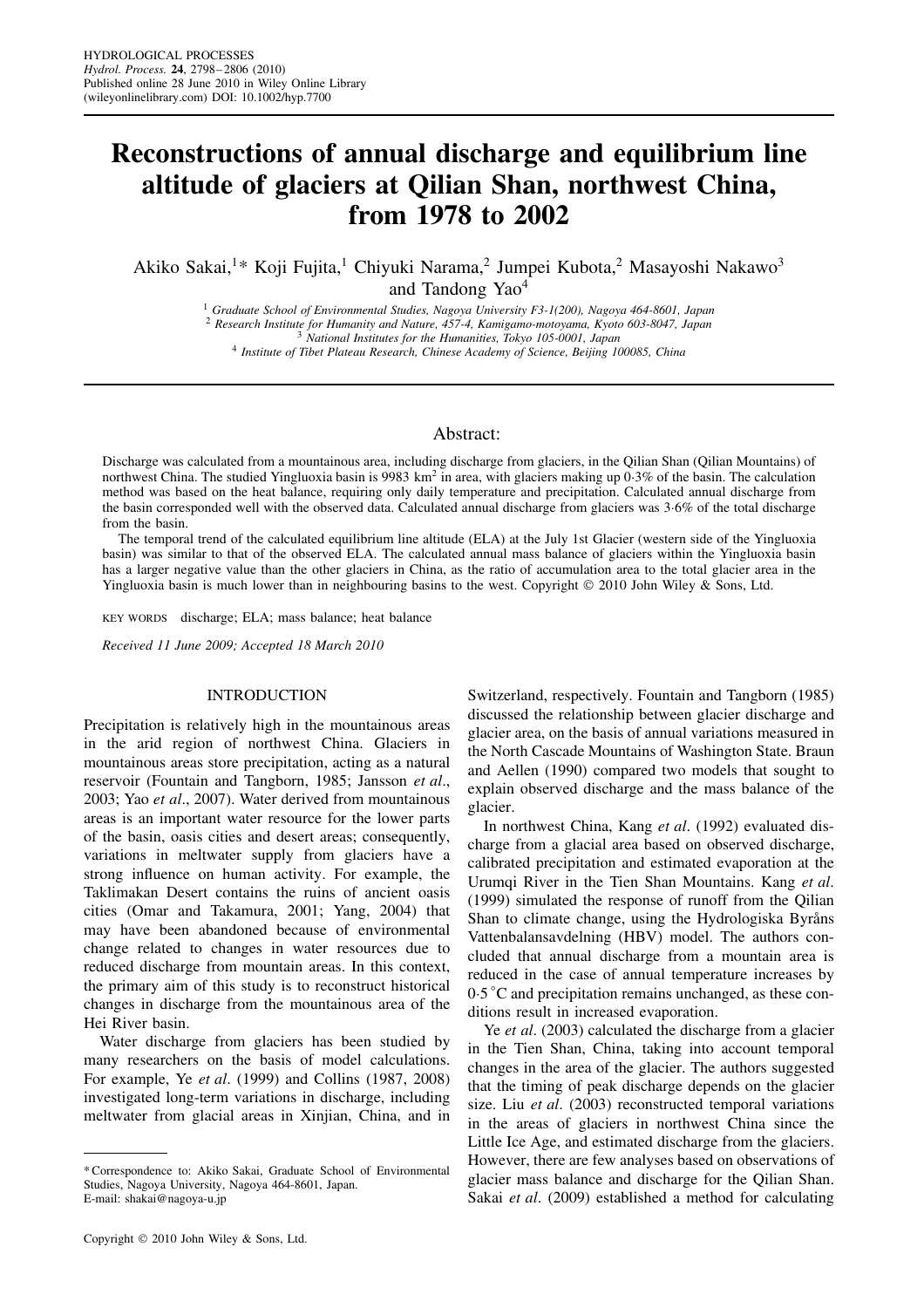discharge from a glacier in the Qilian Shan using only daily temperature and precipitation, on the basis of the heat balance calculation.

The final objective of this research project, to be addressed in a subsequent article, is to reconstruct the annual discharge from the Yingluoxia basin over the past two millennia. As a preliminary study, we applied the above method (Sakai *et al*., 2009) in this article to calculate the discharge from glacier-free areas using meteorological data for recent decades. Moreover, we calculated glacier mass balance near the Yingluoxia basin and investigated equilibrium line altitude (ELA) as validation data.

# LOCATIONS AND CHARACTERISTICS OF THE STUDIED BASINS

The Hei River basin, located in northwest China (Figure 1a), can be divided into upper, middle and lower reaches (Figure 1b). The upper reaches consist of three sub-basins (Yingluoxia, Tuolaihe and Hongshuihe basins). The upper reaches are located in the Qilian Shan, which is glaciated. The oasis cities of Zhangye and Jiuquan are located in the middle reaches, at the northern foot of the Qilian Shan. The lower reaches are located in the vast Gobi Desert, where the Hei River enters a terminal lake.

The Hei River basin receives relatively large amounts of precipitation  $(300-500 \text{ mm} \text{ year}^{-1})$  in the mountainous zone to the south, but little precipitation (30– 50 mm year<sup>-1</sup>) in the downstream desert area to the north (Wang and Cheng, 1999). Most of the precipitation in the desert zone rapidly evaporates, preventing the accumulation of groundwater and river water; consequently, precipitation stored in mountain glaciers represents an important water resource in such zones (Wang and Cheng, 1999). The Qilian Mountains, including the upper reaches of the Hei River basin, are oriented east–west, with annual precipitation decreasing to the west (Xie *et al*., 1982; Ding and Kang, 1985). The July 1st Glacier is located within the Tuolaihe basin, about 50 km west of the western edge of the Yingluoxia basin. The average annual precipitation and temperature near the glacier terminus (4295 m a.s.l.) are about 350 mm and  $-6^{\circ}$ C, respectively (Sakai *et al*., 2006b).

From ancient times, the meltwater from glaciers and snow on these mountains has provided water for both drinking and irrigation for those living in oasis cities and desert regions; however, by the latter part of the 19th century, runoff from major tributaries within the Hei River basin had diminished (Wang and Cheng, 1999) because of water extraction for irrigation, thereby altering the environment in the lower reaches of the Hei River basin.

In this article, we focus on the largest drainage area in the upper reaches of the Hei River basin: the Yingluoxia basin. To validate the calculations of glacier mass balance and discharge, we discuss the ELA with reference to the other drainage areas within the upper reaches of the Hei



Figure 1. (a) Locations of the Hei River and the Qilian Shan. Thick solid lines represent mountain ranges. The grey area indicates the location of the map shown in (b). (b) Map of the Yingluoxia, Hongshuihe and Tuolaihe basins, located in the upper reaches of the Hei River basin

River basin (i.e. the Houngshuihe and Tuolaihe basins) (Figure 1b).

### DATA FOR CALCULATIONS

#### *Distribution of glacier and glacier-free zones*

We subdivided the Yingluoxia, Tuolaihe and Hongshuihe basins into two zones (glacier and glacier-free zones) and established a method for calculating the discharge from each zone.

A digital elevation model (DEM) was used to analyse the altitudinal distribution of each basin and the extent of the glacier zone in each basin. The DEM was compiled mainly from Shuttle Radar Topography Mission (SRTM) data, with missing data retrieved from Advanced Spaceborne Thermal Emission and Reflection Radiometer (ASTER) DEM data. The maximum difference in elevation at the boundary between the two DEMs was 5 m.

The boundary of the drainage area was evaluated by superimposing a topographical map (scale of 1:100 000) over the ASTER DEM data. The altitudinal distribution of the basin was derived at intervals of 50 m, as shown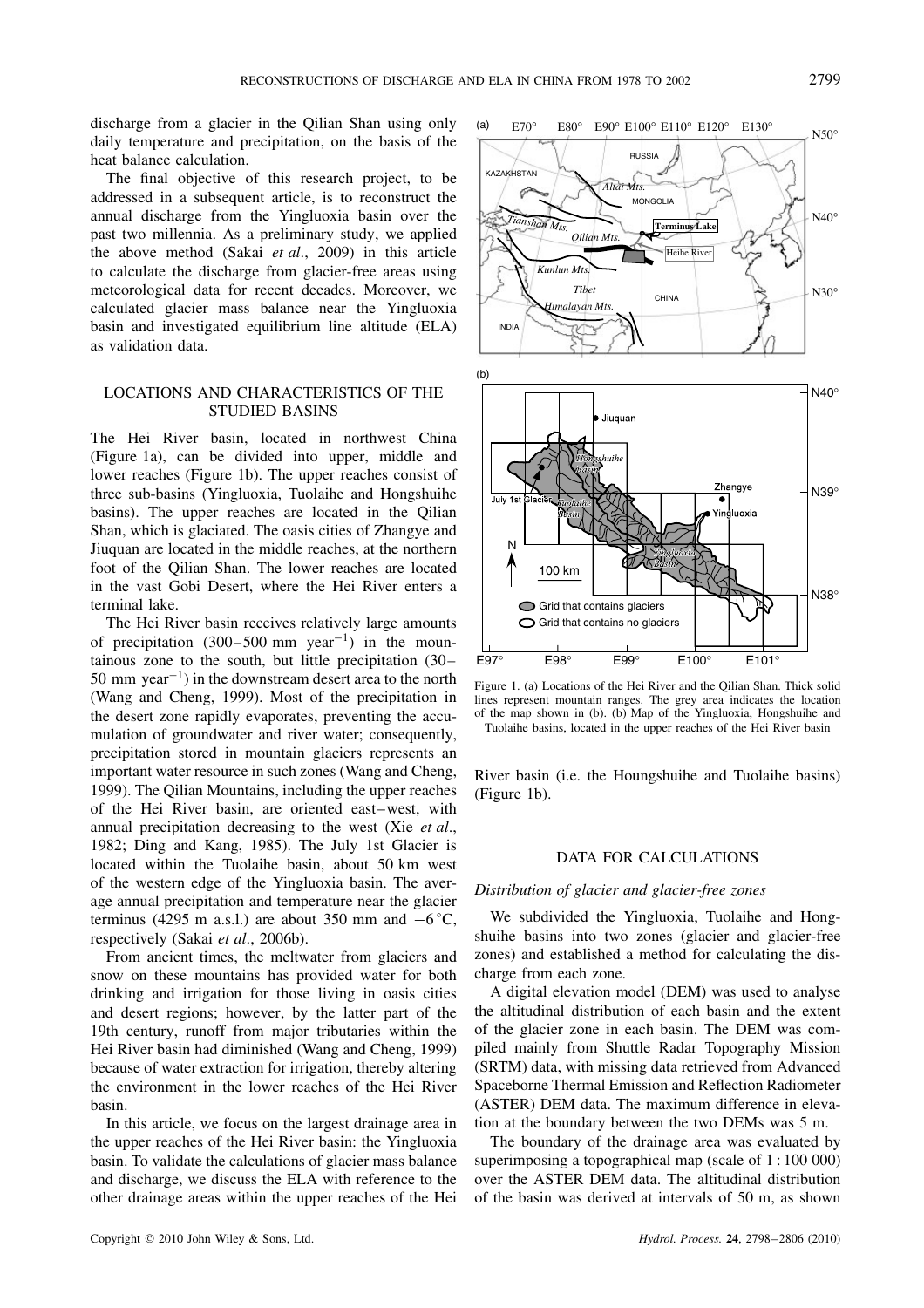in Figure 2a. The drainage area is 9983 km<sup>2</sup>, and 90% of the basin is located at elevations above 3000 m a.s.l.

The glacier zone was extracted by superimposing visible-wavelength LANDSAT5 TM satellite images taken on 3 August 2006 and 13 August 2007, and a DEM produced from an ASTER satellite image. Where possible, we selected LANDSAT satellite images with no clouds or seasonal snow. The altitudinal distribution of the glacier area is shown in Figure 2b. This area accounted for  $\sim 0.3\%$  (33 km<sup>2</sup>) of the entire basin, and corresponded to elevations between 4200 and 5150 m. Glaciers with an area less than  $0.001 \text{ km}^2$  could not be detected from the satellite images.

The altitudinal distributions of glacier and glacier-free areas in the basin were divided into  $0.5^{\circ}$  grids, as we used daily precipitation created on a 0Ð5° grid (Xie *et al*., 2007), as described below. Eight of the grids within the Yingluoxia basin and nine of the grids within the



Figure 2. Altitudinal distribution of drainage area (a) and glacier area (b) for the Yingluoxia basin, at altitude intervals of 50 m

Hongshuihe and Tuolaihe basins contain a glacier zone (Figure 1b).

### *Meteorological data*

Temperature data at each altitude were estimated from the temperature at 500 hPa [National Centers for Environmental Prediction/National Center for Atmospheric Research (NCEP/NCAR)] assuming a uniform temperature lapse rate. The daily temperature lapse rate was deduced from temperatures between 500 and 600 hPa with geopotential heights. Daily temperatures within the region  $37.5-39.5^{\circ}$ N,  $98.5-101.5^{\circ}$ E for each  $0.5^{\circ}$ grid were estimated from the daily temperature at 40°N, 100°E and 37.5°N, 100°E, assuming a linear change in temperature from south to north and assuming that the temperature was uniform from east to west  $(98.5-101.5 \text{°E})$ . Daily temperatures within the region 38 $-5-40.0\degree N$ , 97 $-0-98.5\degree E$  for each  $0.5\degree$  grid were estimated from the temperature data at  $40^{\circ}$ N97 $\cdot$ 5 $^{\circ}$ E and 37.5°N97.5°E.

For the discharge calculation, we used the gaugebased dataset of daily precipitation produced by Xie *et al*. (2007). The dataset was created on  $0.5^{\circ}$  grids over East Asia for the period from 1978 to 2002. Itano (1997) reported that annual precipitation has a near-linear relation with elevation, but is less dependent on the horizontal location, on the basis of an analysis of observed precipitation from 1988 to 1991 in the mountainous region of the Yingluoxia basin (38°04'N-39°49'N, 99°12'E-101°10'E; altitude: 1310–3200 m).

Figure 3 shows the relation between (1) the difference in annual precipitation reported by Itano (1997) and Xie *et al*. (2007) and (2) the difference in altitude between that observed by Itano (1997) and the average altitude of each  $0.5^\circ$  grid, as deduced from the ETOPO5 dataset



Figure 3. Plot of (1) the difference in annual precipitation between the data observed by Itano (1997) and precipitation data ( $0.5^{\circ}$  grid) reported by Xie *et al*. (2007) versus (2) the difference between altitudes observed by Itano (1997) and the average altitude ( $0.5^{\circ}$  grid) of precipitation data reported by Xie *et al*. (2007)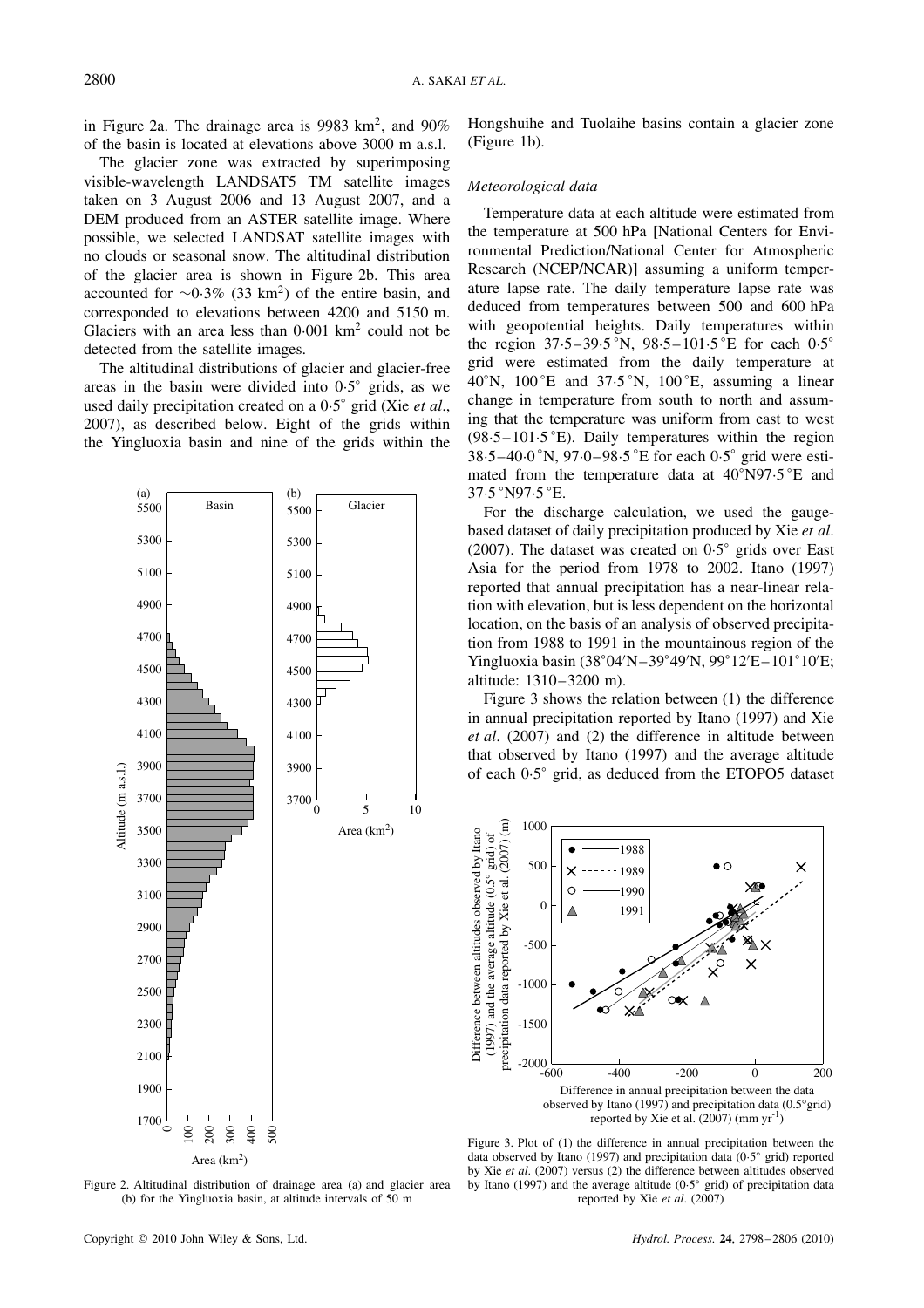produced by National Oceanic and Atmospheric Administration (NOAA's) National Geophysical Data Center (NGDC). The intercepts among the trend lines for each year occur at approximately the zero point on each axis. Therefore, the annual precipitation data produced by Xie *et al*. (2007) are equal to the precipitation at the average elevation of each grid, and the gradients for each year's regression line are approximately equal. On the basis of this result, it is possible to estimate the precipitation at each altitude from the daily precipitation data produced by Xie *et al*. (2007), assuming an altitudinal gradient in precipitation. The gradient of annual precipitation (Figure 3) is approximately equal to the gradient reported by Gao and Yang (1984), based on observed data.

Daily precipitation at  $\zeta$  (m) altitude can be estimated from the following equation:

$$
P_{r}(z) = [1 + C(z - z_b)]P_{rx}
$$
 (1)

where  $C = 1/1600 \text{ m}^{-1}$  (Yingluoxia basin) or  $1/3360$  m<sup>-1</sup> (Hongshuihe and Tuolaihe basins),  $z_b =$ average altitude of each 0.5° grid,  $P_{rx}$  = daily precipitation data produced by Xie *et al*. (2007).

The constant  $C$  is assumed to be uniform throughout each basin. The value of  $C$  within the Hongshuihe and Tuolaihe basins was taken from Gao and Yang (1984). The average altitude of each  $0.5^\circ$  grid was calculated from the ETOPO5 dataset produced by NOAA NGDC.

#### *Temporal Changes in Glacier Area*

Ye *et al*. (2003) reported that the degree of change in glacier area depends on the glacier size. The South Mountains of the Hexi Corridor are located in the northern part of the Yingluoxia basin. Xie *et al*. (1984) provided data on the area of each glacier and rate of glacier retreat for observed nine glaciers in the South Mountains of the Hexi Corridor. There exists a strong correlation between glacier area and rate of glacier retreat  $(n = 9, r = -0.70, p < 0.05)$  (Figure 4). Hence, we obtained the following equation for the relation between glacier area and the rate of glacier terminus retreat:

$$
R_t = -0.65A_g - 1.68\tag{2}
$$

where  $R_t$  is the average rate of the glacier terminus retreat (m year<sup>-1</sup>),  $A_g$  is the glacier area (km<sup>2</sup>).

The rate of terminus retreat from the 1950s to 1977 for each size of glacier can be estimated from the above equation, assuming that the area of each classified glacier is equal to the median value. We assumed that the rate of glacier retreat from 1978 to 1985 was equal to that from the 1950s to 1977, as the rate of decrease in glacier area was almost constant from the 1950s to 1985 at the July 1st Glacier, with the rate increasing since 1985 (Sakai *et al*., 2006a). Moreover, the retreat rate of glacier termini (at elevations of 4300–4400 m a.s.l.) from 1985 to 2002 was assumed to be the rate from 1975 to 1985 at the July 1st Glacier, as reported by Sakai *et al*. (2006a).



Figure 4. Relationship between the average retreat rate of glacier termini and glacier area for the period 1956–1977 (data source: Xie *et al*., 1984). The regression line is also shown

Data are available regarding the rate of glacier terminus retreat, but the calculation of the glacier mass balance and glacier discharge requires knowledge of temporal fluctuations in the altitudinal distribution of glacier area. Temporal fluctuations were estimated from the rate of glacier terminus retreat, as follows. Each glacier area was classified into one of five size classes  $(0.001-0.049, ...)$  $0.050 - 0.099$ ,  $0.100 - 0.499$ ,  $0.500 - 0.999$  and  $1.000 +$  $km<sup>2</sup>$ ) for each 0.5° grid. Figure 5 shows the frequency distribution of glacier area for the Yingluoxia basin. The average overall altitudinal distribution of glacier areas can be obtained from the altitudinal distribution of each glacier area.

Here, we assumed that the slope of the glacier area is constant, and that the horizontal distance along each glacier is 266 m for a vertical distance of 50 m, corresponding to a glacier slope of 10 $-646^{\circ}$ . We assumed that the altitudinal distribution of glacier area is rhombic in shape (Figure 6), on the basis of the lowest and highest altitudes, the altitude of the maximum glacier area and the glacier area at the altitude of the maximum glacier area, as shown in the figure. These data were derived from the actual altitudinal distribution of glacier area for each glacier size and each 0.5° grid, as mentioned above. Assuming that the rhombus represents the present-day distribution of glacier area, retreat of the glacier terminus was assumed as shown in Figure 6. The altitude of the maximum glacier area was assumed to be fixed; change is only seen in the glacier area at elevations lower than the altitude of the maximum glacier area, as shown in the figure. Thus, the grey area in Figure 6 represents the change in the altitudinal distribution of glacier area in the lower parts of glaciers. We then estimated the change in glacier area from the rate of glacier retreat.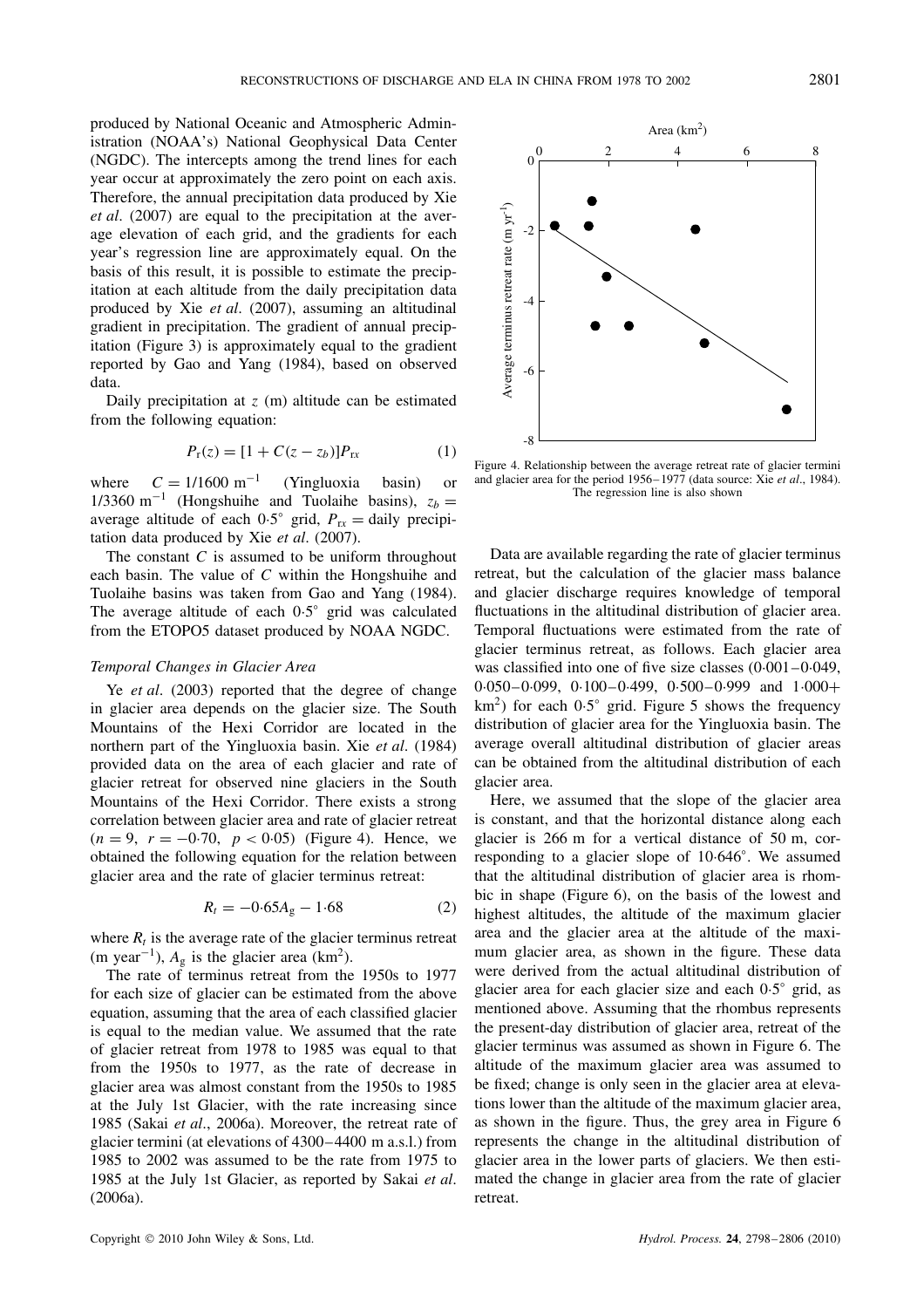

Figure 5. Total glacier area for each size class of glacier area throughout the Yingluoxia basin



Figure 6. Method employed in calculating the altitudinal change in glacier area based on the glacier terminus retreat.  $A_H$  and  $A_L$  indicate the highest and lowest altitudes of the glacier area, respectively.  $A_{MAX}$ indicates the altitude at which the glacier area is greatest.  $S_{MAX}$  indicates the maximum glacier area at the altitude of  $A_{MAX}$ .  $D_G$  indicates the terminus retreat rate

#### CALCULATION METHOD

#### *Separation of precipitation*

The phase of precipitation, whether solid (snow) or liquid (rain), depends on air temperature. The following relation between the probability of snowfall and air temperature was obtained from data observed by Ueno *et al*. (1994) upon the Tibetan Plateau:

$$
P_s = P \qquad [T_a \le 0]({}^{\circ}C)
$$
  
=  $\left(1 - \frac{T_a}{6}\right)P_e \quad [0 < T_a < 6]({}^{\circ}C)$   
= 0 \qquad [T\_a \ge 6]({}^{\circ}C) \qquad (3)

and

$$
P_{\rm r} = P_{\rm e} - P_{\rm s}.\tag{4}
$$

where  $T_a$  is the air temperature (°C),  $P_s$  is the snow (solid precipitation),  $P_e$  is the effective precipitation and  $P_r$  is the rain (liquid precipitation).

Here, intercepted precipitation is assumed to be 10% of total precipitation regardless of the phase of precipitation. Then, effective precipitation,  $P_e$ , can be calculated as follows:

$$
P_e = P_p - P_i,\tag{5}
$$

where  $P_i$  is the intercepted precipitation (= 0.1  $P_p$ ) and  $P<sub>p</sub>$  is the precipitation.

#### *Glacier zone*

The positive degree-day (PDD) method is commonly used to estimate the melt rates of glaciers around the world (e.g. Braithwate, 1995; Johannesson *et al*., 1995; Singh *et al*., 2000; Hock, 2003). This method is based on the supposition that rates of ice and snow melt are proportional to air temperature. However, the value of the PDD factor varies widely, depending on the ratio of heat balance elements (i.e. depending not only on latitude and longitude but also on altitude) to total incoming heat, as demonstrated previously (Braithwate, 1995; Johannesson *et al*., 1995; Singh *et al*., 2000; Hock, 2003; Kayastha *et al*., 2003). Subsequently, Sakai *et al*. (2009) developed a method of calculating the glacier mass balance and runoff using only temperature and precipitation data. This method, based on the heat balance calculation, can be used to estimate solar radiation and long-wave radiation from precipitation. Discharge calculated using the PDD method disagrees with observed data, whereas discharge calculated using the method established by Sakai *et al*. (2009) is consistent with observed data.

Mass balance was calculated at intervals of 50 m in altitude. The value of ELA was calculated for the altitude where the total annual mass balance is zero, assuming that the altitudinal profile of annual mass balance shows a linear change.

The following calculations were carried out for each 0.5° grid that contains a glacier zone. Discharge from glaciers and ELA values were calculated for the Yingluoxia basin, whereas only glacier ELAs were calculated for the Tuolaihe and Hongshuihe basins.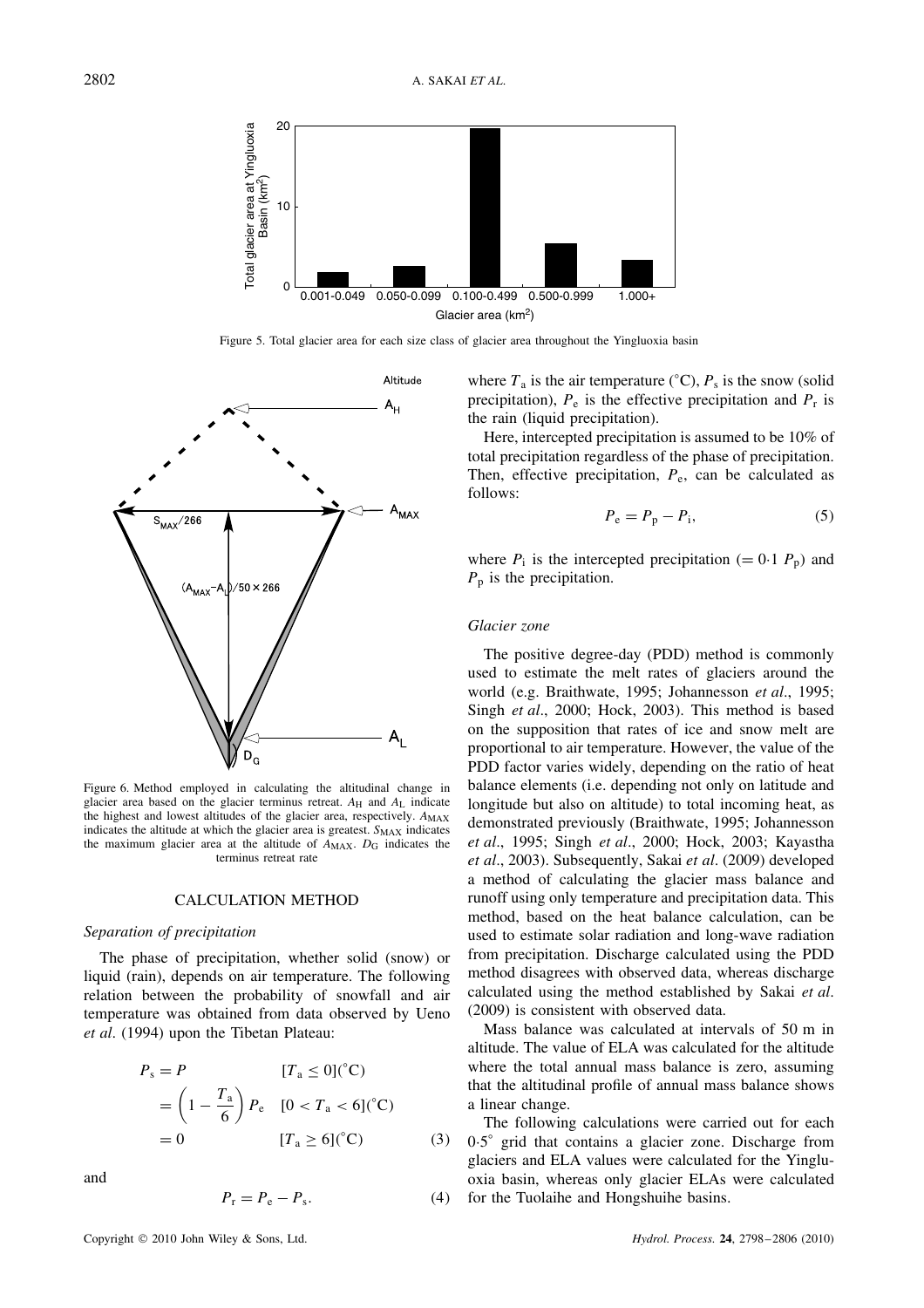## *Glacier-free zone*

In the same way as calculating glacier melt, the vast difference in the maximum and minimum altitudes within the studied basin  $(>2500 \text{ m})$  means that the use of an empirical equation to estimate evaporation would lead to a serious misunderstanding of the past hydrological environment in the basin. Therefore, we applied the above method to the glacier-free zone, as follows.

Discharge was calculated as shown in Figure 7. Water flow into the ground at a glacier-free zone can be expressed as follows:

$$
W_{\rm g} = P_{\rm r} + W_{\rm m} \tag{6}
$$

where  $W_{\rm g}$  is the water flow into the ground and  $W_{\rm m}$  is the meltwater from seasonal snow.

We assume a one-layer bucket at the ground surface; if the amount of water exceeds the maximum storage capacity in soil, the excess flows into the ground and redundant water flows out from the ground.

The final objective of the present study is to reconstruct the 'annual' discharge from the basin for the past two millennia, as stated in the section on Introduction. We can obtain the annual temperature or precipitation data, but not the seasonal change in temperature or precipitation data. Thus, we neglected fluctuations in annual groundwater storage in the studied basin.

In the case of no snow on the ground, we can calculate actual evaporation  $(E_a)$  from the ground as follows:

$$
E_{\rm a} = \beta E_{\rm p} \tag{7}
$$

where  $\beta$  is the evaporation ratio and  $E_p$  is the potential evaporation.

Here, the evaporation ratio,  $\beta$ , was calculated using the bucket method (Manabe, 1969) as follows:

$$
\beta = \frac{w}{w_{\text{max}}} \qquad \beta < 1 \tag{8}
$$

where  $w$  is the soil moisture content at the ground surface and  $w_{\text{max}}$  is the maximum water storage at the ground surface.

The adjustment parameter for the discharge calculation was the maximum water storage in soil. We adjusted the maximum depth of the bucket so that the average calculated discharge from 1978 to 2002 was similar to the observed value.

Potential evaporation was calculated using the method established by Kondo and Xu (1997a), which defines potential evaporation as evaporation from an ideal water surface, based on the heat balance method and assuming that heat transfer into the ground is zero. The heat balance calculation requires long-wave radiation and humidity, which are difficult to obtain. Therefore, we estimated long-wave radiation and relative humidity from precipitation as the glacier mass balance, calculated according to Sakai *et al*. (2009).

We obtained surface temperature at the ideal water surface by using the method of successive approximation based on the heat balance equation. We then obtained the potential evaporation (Kondo and Xu, 1997a).

In the case of snow on the ground, we assumed no evaporation from the ground surface. Even in the case of snow on the ground, rain penetrates the ground through the snow layer; i.e. we did not take into account refreezing of the seasonal snow layer.

Snow meltwater was calculated using the heat balance method, as follows:

$$
H_{\rm m} = R_{\rm n} + H_{\rm s} + H_1 + H_{\rm g} \tag{9}
$$

where  $H<sub>m</sub>$  is the heat available for melting,  $R<sub>n</sub>$  is the net radiation,  $H_s$  is the sensible heat,  $H_1$  is the latent heat and  $H<sub>g</sub>$  is the heat flux into the snow surface.

All components are positive when fluxes are directed toward the surface. Heat flux into the snow surface,  $H<sub>g</sub>$ , was assumed to be zero.

Net radiation consists of short- and long-wave radiation, as follows:

$$
R_{\rm n} = (1 - \alpha)R_{\rm s} + \varepsilon R_{\rm l} - \varepsilon \sigma (T_{\rm s} + 273.2)^4 \tag{10}
$$

where  $\alpha$  is the surface snow albedo (= 0.6),  $R_s$  is the downward short-wave radiation (W m<sup>-2</sup>),  $R_1$  is the downward long-wave radiation (W m<sup>-2</sup>),  $T_s$  is the surface temperature ( $^{\circ}$ C),  $\varepsilon$  is the emissivity of the snow/ice surface (1) and  $\sigma$  is the Stefan–Boltzmann constant  $(5.67 \times 10^{-8} \text{ W m}^{-2} \text{ K}^{-4}).$ 

The snow surface albedo was fixed at  $0.6$ , which is the albedo of firn (Paterson, 1994).



Figure 7. Schematic figure of discharge calculations for glacier-free zones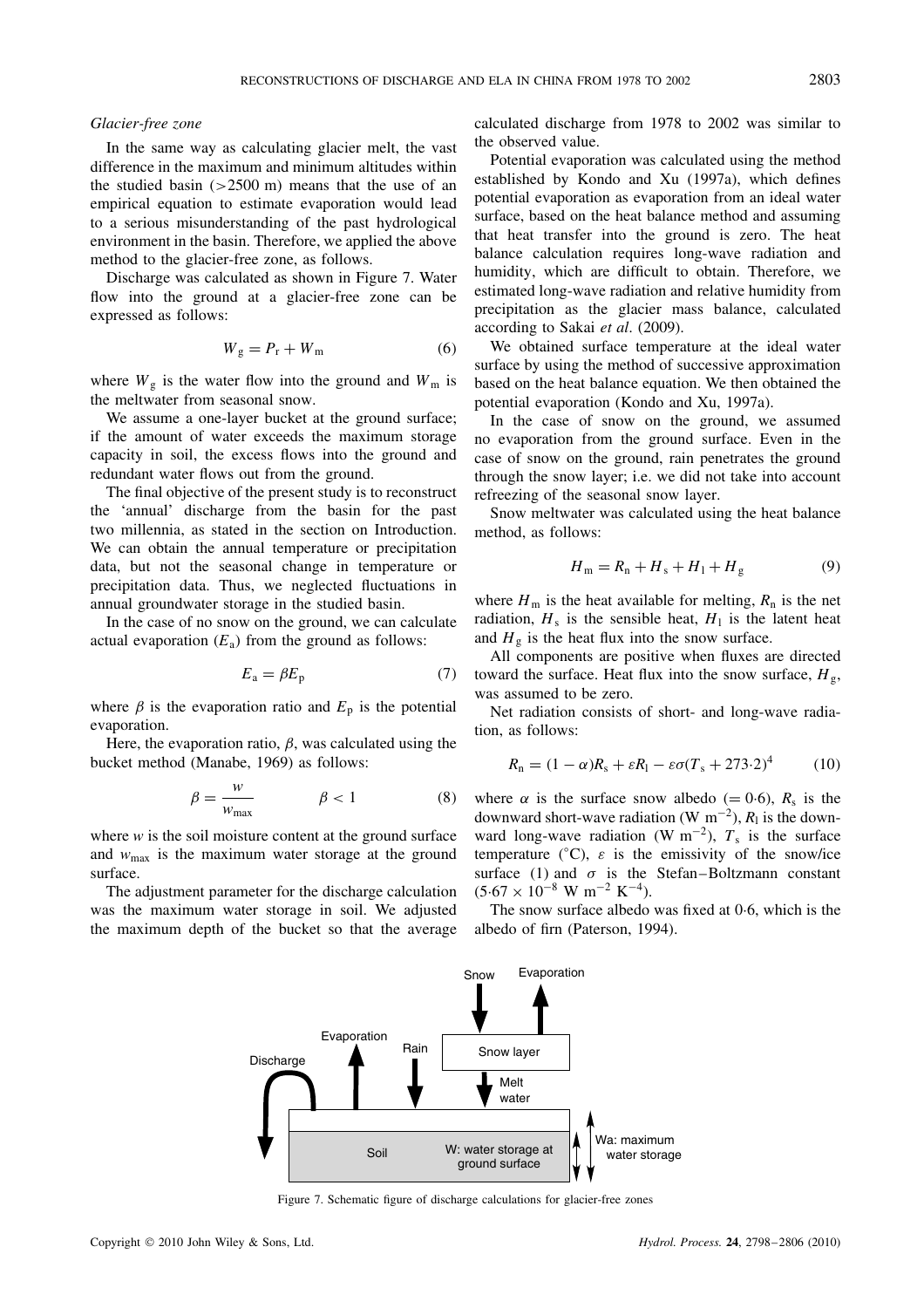Downward long-wave radiation can be estimated from the dew-point temperature at the screen height and a coefficient related to the sunshine ratio (ratio of downward short-wave radiation to solar radiation at the top of the atmosphere) according to the empirical equations of Kondo and Xu (1997b). Their empirical equation was established on the basis of field observations in Japan. Thus, the calculated downward long-wave radiation according to Kondo and Xu (1997b) was multiplied by 0.92 to fit observed data from 2002 to 2005 at the July 1st Glacier. Hence, downward longwave radiation can be calculated from air temperature, relative humidity and downward short-wave radiation.

Turbulent sensible- and latent-heat fluxes are calculated by the bulk method, as follows:

$$
H_s = c_a \rho_a C U (T_a - T_s) \tag{11}
$$

$$
H_1 = l_e \rho_a C U \left[ \frac{rh}{100} q(T_a) - q(T_s) \right] \tag{12}
$$

where  $c_a$  is the specific heat of air [= 1006 (J kg<sup>-1</sup> K<sup>-1</sup>)],  $\rho_a$  is the density of air (kg m<sup>-3</sup>), C is the bulk coefficient for sensible and latent heat  $(0.002)$ ,  $U$  is the wind speed  $(m s<sup>-1</sup>)$ ,  $T<sub>a s</sub>$  is the temperature of air  $\binom{a}{a}$  and the surface  $(s)$ , *rh* is the relative humidity (0–100, saturated at 100), q is the saturated specific humidity (kg kg<sup>-1</sup>) and  $l_e$ is the latent heat for evaporation from the ice surface  $(2.834 \times 10^6 \text{ J kg}^{-1}).$ 

If we assume that the surface temperature is close to the air temperature, then,  $(T_s + 273.2)^4 \cong (T_a + 273.2)^4 +$  $4(T_a + 273.2)^3 (T_s - T_a)$  and  $q(T_s) \cong q(T_a) + \frac{dq}{dT_a} (T_s)$  $-T_a$ ).

The surface temperature was calculated as follows, from Equations  $(9)$ – $(12)$ , assuming that heat for melting is zero:

$$
(1 - \alpha)R_{s} + \varepsilon R_{l} - \varepsilon \sigma (T_{a} + 273.2)^{4}
$$

$$
T_{s} = \frac{-l_{e}\rho_{a}CU\left(1 - \frac{rh}{100}\right)q(T_{a})}{4\varepsilon\rho(T_{a} + 273.2)^{3} + \left(\frac{dq}{dT_{a}}l_{e} + c_{a}\right)\rho_{a}CU} + T_{a}
$$
(13)

In the case that positive surface temperature is obtained by Equation (13), it is replaced by zero.

Evaporation from the snow surface and snowmelt can then be calculated using the snow surface temperature. In the case that the snow surface temperature is zero, snowmelt occurs and snow meltwater (in water equivalent,  $W_m$ ) can be calculated as follows:

$$
W_{\rm m} = \frac{H_{\rm m}}{\rho_{\rm w} l_{\rm f}},\tag{14}
$$

where  $\rho_w$  is the density of water (1000 kg m<sup>-3</sup>) and  $l_f$  is the specific latent heat for ice melt (0.334  $\times$  10<sup>6</sup> J kg<sup>-1</sup>).

Change in the amount of snow (in water equivalent) can be calculated as follows:

$$
\frac{\mathrm{d}l_s}{\mathrm{d}t} = P_s - \frac{H_1}{\rho_w l_e} - W_m \tag{15}
$$

Discharge from glacier and glacier-free zones was calculated for each  $0.5^{\circ}$  grid and at 50-m intervals in altitude; the time interval was 1 day.

#### RESULTS AND DISCUSSION

Figure 8 compares the calculated and observed annual discharge in the Yingluoxia basin. The correlation coefficient is 0.69, indicating the reliability of the reconstructed annual discharge for the basin. The average annual discharge from glaciers accounted for  $3.6\%$  of the total discharge from 1978 to 2002. There was no clear increasing (or decreasing) trend in the annual discharge from glaciers over the 23-year period. The proportion of discharge from glaciers is relatively large given that glaciers occupy just 0Ð33% of the drainage area.

The ELA of glaciers provides validation data for the above calculation, as we calculated not only discharge from glaciers but also the glacier mass balance. Figure 9 shows fluctuations in observed and calculated ELA for the July 1st Glacier (see Figure 1b for the location of the glacier). Both the calculated and observed ELAs are lower in the 1980s compared to 2000, although there are a few observed ELA data.

There occurs an estimation error for precipitation when we calculate the glacier mass balance because there



Figure 8. Calculated (white circles) and observed (black circles) annual discharge from the Yingluoxia basin for the period 1978–2002. Grey diamonds show the ratio of calculated discharge from glaciers to the total calculated discharge



Figure 9. Temporal trend of observed ELA (black circles) at the July 1st Glacier and calculated ELA (white circles) using precipitation data (Xie *et al*., 2007) at the grid located over the July 1st Glacier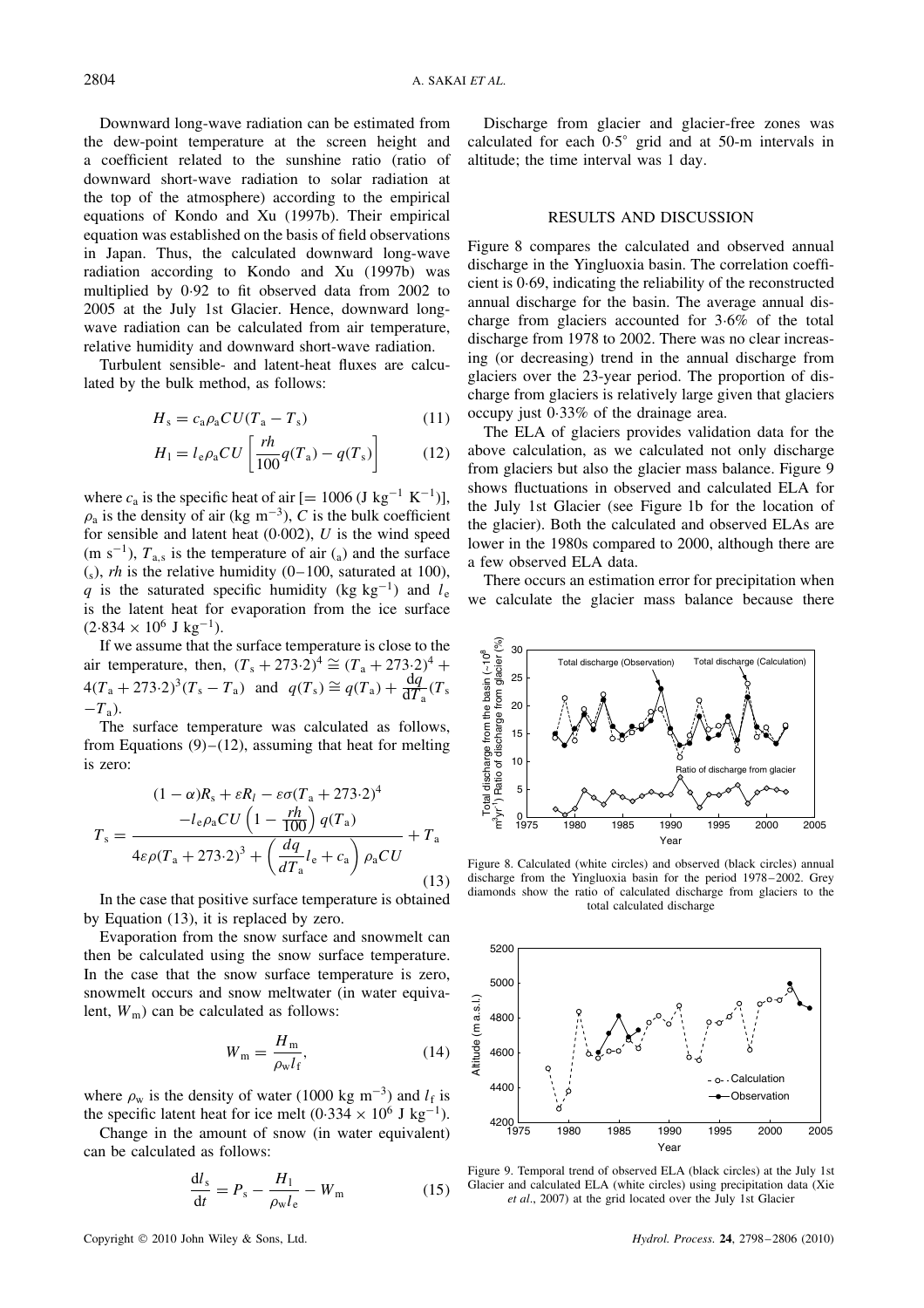| Zone              | Unit                                        | Precipitation | Discharge | Evaporation | Glacier mass balance |
|-------------------|---------------------------------------------|---------------|-----------|-------------|----------------------|
| Glacier zone      | $mm$ year <sup>-1</sup> (glacier zone)      | 565.7         | 1750.8    | 203.3       | $-1388.4$            |
|                   | $mm$ year <sup>-1</sup> (whole area)        | 1.9           | 5.9       | 0.7         | $-4.7$               |
| Glacier-free zone | $mm$ year <sup>-1</sup> (glacier-free zone) | 338.1         | 158.7     | 179.4       |                      |
|                   | $mm$ year <sup>-1</sup> (whole area)        | 336.9         | 158.2     | 178.8       |                      |
| Whole basin       | $mm$ year <sup>-1</sup> (whole area)        | 338.9         | $164-1$   | 179.5       | $-4.7$               |

Table I. Calculated elements for discharge at glacier and glacier-free zones, averaged from 1978 to 2002

are few data on the altitudinal trend of precipitation in high mountainous regions in inland Asia. We overcame this problem by using the relation between observed precipitation (Itano, 1997) and the grid data produced by Xie *et al*. (2007) (Figure 3).

Table I lists the calculated elements for the discharge calculation for the entire Yingluoxia basin. Glacier mass loss represents about 80% of the total discharge from glaciers. The average glacier mass balance was  $-1388$  mm year<sup>-1</sup> for the entire glacier zone, much larger than the values obtained for other glaciers in China; e.g. Urumqi No. 1  $(-800 \text{ to } +200 \text{ mm year}^{-1})$ for 1979–2000; Ye *et al*., 2005) and the Xiao (Lesser) Dongkemadi Glacier ( $-700$  to  $+500$  mm year<sup>-1</sup> for 1988–2001; Pu *et al*., 2008).

Figure 10a shows the east–west distribution of calculated ELA averaged for the period 1978–2002 for each grid over the three basins (Yingluoxia, Houngshuihe and Tuolaihe). Also plotted in the figure is the altitude of the maximum glacier area (AMG) for each grid, which represents the ELA at a time point several decades earlier. It is clear that the calculated ELA is almost equal to AMG for the Hongshuihe and Tuolaihe basins (west side of the Yingluoxia basin), although the calculated ELA is much higher than AMG for the Yingluoxia basin. Figure 10b



Figure 10. (a) East–west distribution of calculated ELAs (white circles) and the altitude of maximum glacier area (AMG; black circles) within the Yingluoxia basin. White and black triangles show calculated ELAs and AMG for the Hongshuihe and Tuolaihe basins, respectively. (b) Black and grey lines showing the range of accumulation area ratio at each  $0.5^\circ$ grid for the Yingluoxia basin and for the Hongshuihe and Tuolaihe basins combined, respectively

shows that the east–west distribution of the accumulation area ratio, calculated by glacier area, is higher than the calculated average ELA (1978–2002) relative to total glacier area at each grid. This finding demonstrates that glaciers within the Yingluoxia basin had a large negative mass balance from 1978 to 2002, as the calculated ELA is high compared to the altitudinal distribution of glacier area.

Figure 10b shows that AMGs in the eastern area (i.e. the Yingluoxia basin) are lower than those in the west (Hongshuihe and Tuolaihe basins), although the calculated ELAs are similar in the eastern and western areas. It is possible that the distribution of precipitation has changed in recent decades.

In this study, the altitudinal distribution of precipitation was assumed to be constant, using the relation between observations (Itano, 1997) and the grid database (Xie *et al*., 2007). In future studies, it would be necessary to investigate annual variations in the altitudinal distribution of precipitation in the Yingluoxia basin.

## CONCLUSION AND REMARKS

We established a method for calculating annual discharge from a glaciated mountainous area (the Yingluoxia basin) using daily temperature and precipitation data. Temporal fluctuations in the calculated ELA of glaciers are similar to those observed at the July 1st Glacier, located in the Tuolai basin.

The average calculated annual glacier mass balance within the Yingluoxia basin is more strongly negative than that measured for other glaciers in China. The value of ELA (1978–2002) calculated for each grid over the Yingluoxia basin was much higher than the AMG, although the calculated ELA is similar to AMG for the Hongshuihe and Tuolai basins, located west of the Yingluoxia basin. Hence, the accumulation area ratio is very high for the Yingluoxia basin.

Observations of annual change in the altitudinal distribution of precipitation and glacier ELA within the Yingluoxia basin would help in gaining an understanding of the glacier mass balance process in the Yingluoxia basin.

#### ACKNOWLEDGEMENTS

We thank the staff of the Cold and Arid Regions Environment and Engineering Institute of the Chinese Academy